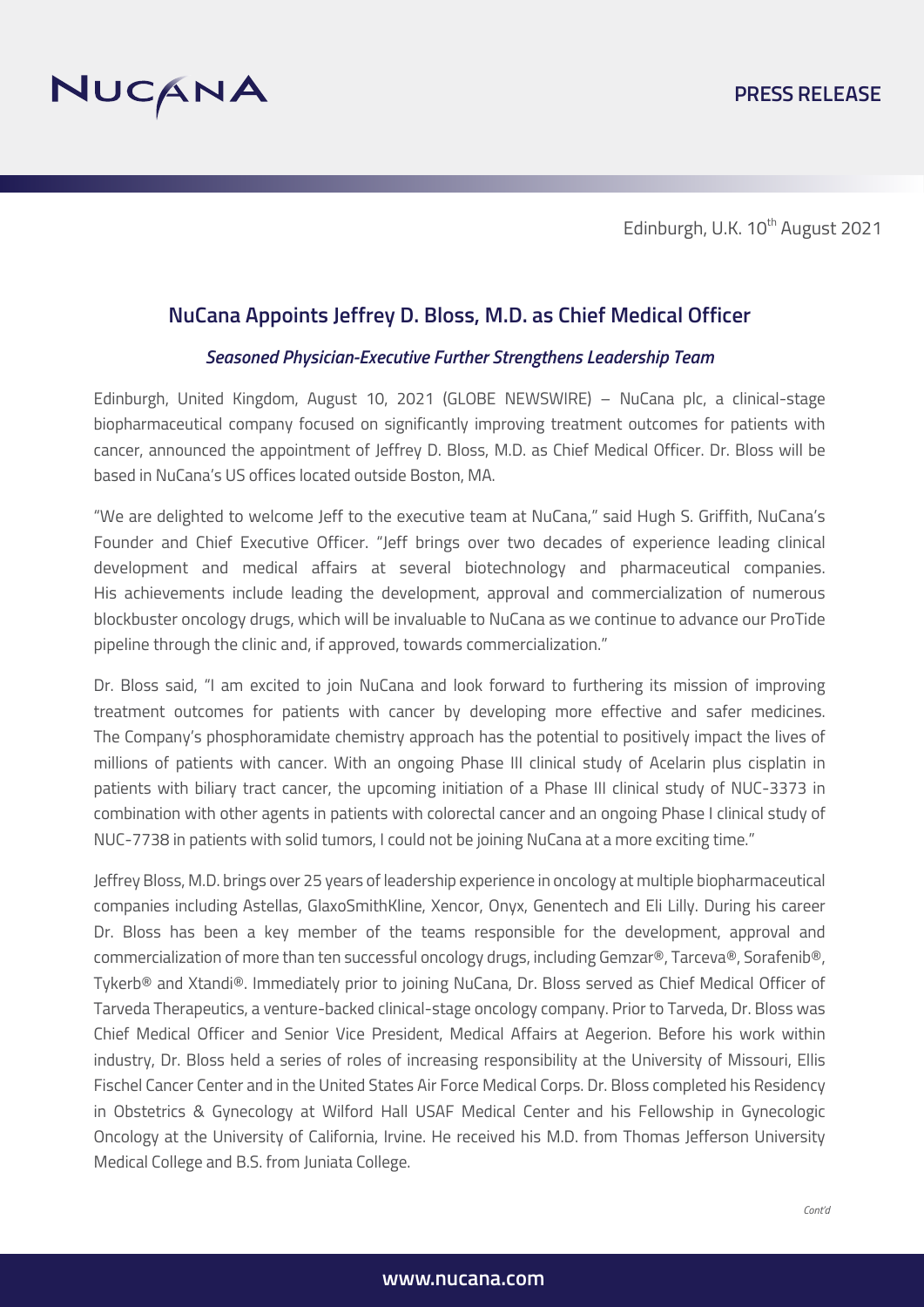

Edinburgh, U.K. 10<sup>th</sup> August 2021

# **About NuCana plc**

NuCana is a clinical-stage biopharmaceutical company focused on significantly improving treatment outcomes for patients with cancer by applying our ProTide technology to transform some of the most widely prescribed chemotherapy agents, nucleoside analogs, into more effective and safer medicines. While these conventional agents remain part of the standard of care for the treatment of many solid and hematological tumors, their efficacy is limited by cancer cell resistance mechanisms and they are often poorly tolerated. Utilizing our proprietary technology, we are developing new medicines, ProTides, designed to overcome key cancer resistance mechanisms and generate much higher concentrations of anti-cancer metabolites in cancer cells. NuCana's robust pipeline includes three ProTides in clinical development. Acelarin and NUC-3373, are new chemical entities derived from the nucleoside analogs gemcitabine and 5-fluorouracil, respectively, two widely used chemotherapy agents. Acelarin is in a Phase III study for patients with advanced biliary tract cancer. NUC-3373 is in a Phase I study for the potential treatment of a wide range of patients with advanced solid tumors and a Phase Ib study for patients with metastatic colorectal cancer. Our third ProTide, NUC-7738, is a transformation of a novel nucleoside analog (3'-deoxyadenosine) and is in a Phase I study for patients with advanced solid tumors.

## **Forward-Looking Statements**

This press release may contain "forward-looking" statements within the meaning of the Private Securities Litigation Reform Act of 1995 that are based on the beliefs and assumptions and on information currently available to management of NuCana plc (the "Company"). All statements other than statements of historical fact contained in this press release are forward-looking statements, including statements concerning the Company's planned and ongoing clinical studies for the Company's product candidates and the potential advantages of those product candidates, including Acelarin, NUC-3373 and NUC-7738; the initiation, enrollment, timing, progress, release of data from and results of those planned and ongoing clinical studies; the Company's goals with respect to the development, regulatory pathway and potential use, if approved, of each of its product candidates; and the utility of prior non-clinical and clinical data in determining future clinical results. In some cases, you can identify forward-looking statements by terminology such as "may," "will," "should," "expects," "plans," "anticipates," "believes," "estimates," "predicts," "potential" or "continue" or the negative of these terms or other comparable terminology. Forward-looking statements involve known and unknown risks, uncertainties and other factors that may cause the Company's actual results, performance or achievements to be materially different from any future results, performance or achievements expressed or implied by the forward-looking statements. These risks and uncertainties include, but are not limited to, the risks and uncertainties set forth in the "Risk Factors" section of the Company's Annual Report on Form 20-F for the year ended December 31, 2020 filed with the Securities and Exchange Commission ("SEC") on March 4, 2021,